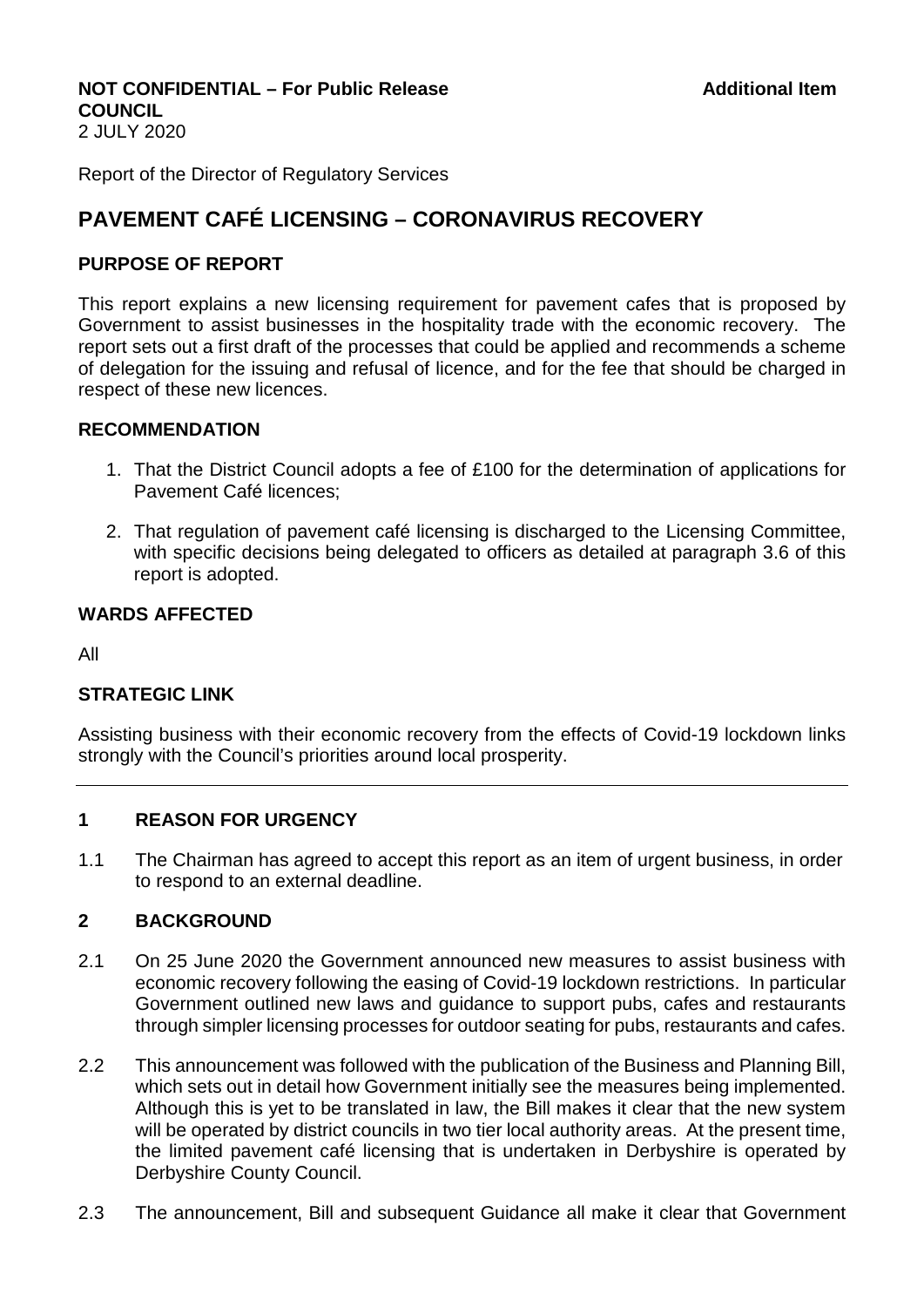sees this measure as a major plank in their plans to facilitate the economic recovery of businesses in the hospitality sector and there is a very apparent expectation that councils should assist, rather than hinder the process. This represents a significant shift in emphasis, from keeping certain businesses closed or allowing only limited operations, to assisting them with their reopening by enabling a new way of working. It is recognised that his may not accord with all residents' wishes in every case. Nevertheless it is necessary for Derbyshire Dales District Council to put itself in a position when it can begin to operate the new powers as soon as they are introduced. This report sets out the basics of how the system is expected to operate, sets a fee for the service and suggests a scheme of delegation to enable the system to work effectively, within the very tight timescales that councils will be allowed to process and determine applications.

## **3 REPORT**

- 3.1 The Bill sets out the process that must be followed in relation to processing an application. To simplify; an application must contain information set out in the Bill, including specifying the area of land, the type of equipment to be placed on it, and the days it will be used. A public consultation must then be undertaken for 7 days. The local authority must also consult the Highways Authority and any other person it considers to be appropriate. On receipt of consultation responses the local authority must consider those responses and then must grant or refuse the licence within a further 7 days.
- 3.2 If a determination is not made within these tight timescales then the licence is deemed to be granted.
- 3.3 The maximum fee that may be charged for this service is £100, but local authorities are free to charge a lesser amount, or to waive the fee, if they wish.
- 3.4 In preparing for this new responsibility Derbyshire Dales District Council is having to set up whole new processes in a very short space of time, as are many other district and borough councils. Whilst recognising that the Council is there to support economic recovery, this work does not come without a significant cost in officer time. Therefore the officer recommendation is that the fee for Derbyshire Dales District Council is set at £100, in order to recover as much of the cost of administering the new system as possible. Derbyshire County Council previously charged £300 per application for up to 6 seats, with a further £50 per additional site. If information about the fees proposed by other Derbyshire authorities is available it will be brought before Members at the meeting, but it is worth noting the significant reduction in fee from that previously charged by Derbyshire County Council.
- 3.5 Administering the new system is clearly a licensing task and sits most naturally within our Licensing Team; part of the Regulatory Services directorate. However, in preparing for the new system, additional help has been provided by the Business Support Team, which is much appreciated. Nevertheless it is proposed that the new systems and processes required to operate the new system are developed by the Licensing Manager, in consultation with the Director of Regulatory Services, allowing for the short notice that has been given for their development. Whilst recognising that Members will naturally be interested in the finer detail of issues such as consultation, officers need to be able to respond flexibly to the new arrangements and develop systems that work for all parties. In doing so, they will consult with colleagues from around the county, through a specific group of licensing and environmental health professionals that has been formed for this purpose. More detail on the arrangements will be available for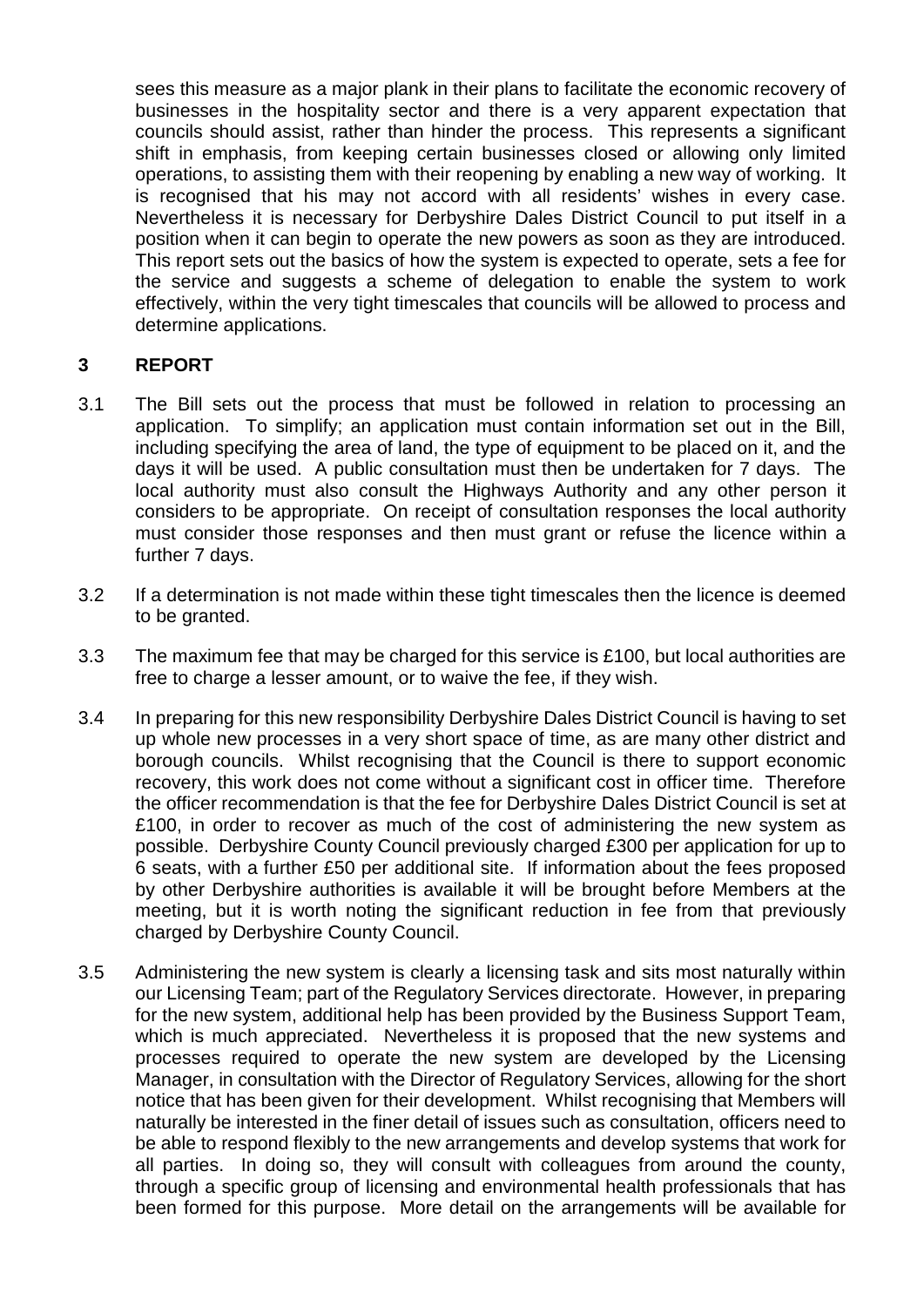Members in due course.

3.6 In addition, in order to enable this provision to work effectively and efficiently it is necessary for officers to obtain delegated authority to issue or refuse licences and to undertake enforcement actions. A recommended scheme of delegation is set out below:

| <b>Section</b>                                 | <b>Provision</b>                                                                                                       | <b>Delegation</b>                                                                                       |
|------------------------------------------------|------------------------------------------------------------------------------------------------------------------------|---------------------------------------------------------------------------------------------------------|
| Clause 3, Business and<br><b>Planning Bill</b> | Issue or refusal of<br>Pavement Café licences                                                                          | Licensing Manager,<br>Director of Regulatory<br>Services, Environmental<br><b>Health Manager</b>        |
| Clause 4, Business and<br><b>Planning Bill</b> | Determine duration of<br>Pavement Café Licences                                                                        | Licensing Manager,<br>Director of Regulatory<br>Services, Environmental<br><b>Health Manager</b>        |
| Clause 5, Business and<br><b>Planning Bill</b> | Impose conditions on a<br>Pavement Café Licence                                                                        | Licensing Manager,<br><b>Director of Regulatory</b><br>Services, Environmental<br><b>Health Manager</b> |
| Clause 6, Business and<br><b>Planning Bill</b> | Service of breach of<br>conditions notice in<br>relation to a Pavement<br>Café licence                                 | Licensing Manager,<br><b>Director of Regulatory</b><br>Services, Environmental<br><b>Health Manager</b> |
| Clause 6, Business and<br><b>Planning Bill</b> | Revoke Pavement Café<br>Licence                                                                                        | Licensing Manager,<br>Director of Regulatory<br>Services, Environmental<br><b>Health Manager</b>        |
| Clause 6, Business and<br><b>Planning Bill</b> | Recover costs for action<br>taken in respect of a<br>breach of conditions in<br>relation to a Pavement<br>Café licence | Licensing Manager,<br>Director of Regulatory<br>Services, Environmental<br><b>Health Manager</b>        |

- 3.7 Enforcement action will be undertaken in accordance with the Council's Enforcement Policy and this means that officers will adopt a phased approach in general. Officers working in the Licensing and Environmental Health teams will take the lead role in investigating complaints and instigating any action.
- 3.8 The Bill specifies that these provisions are time limited and will expire at the end of 30 September 2021, so that any licence granted will cease at that time, subject to any future amendments of the Act that will presumably follow the Bill.